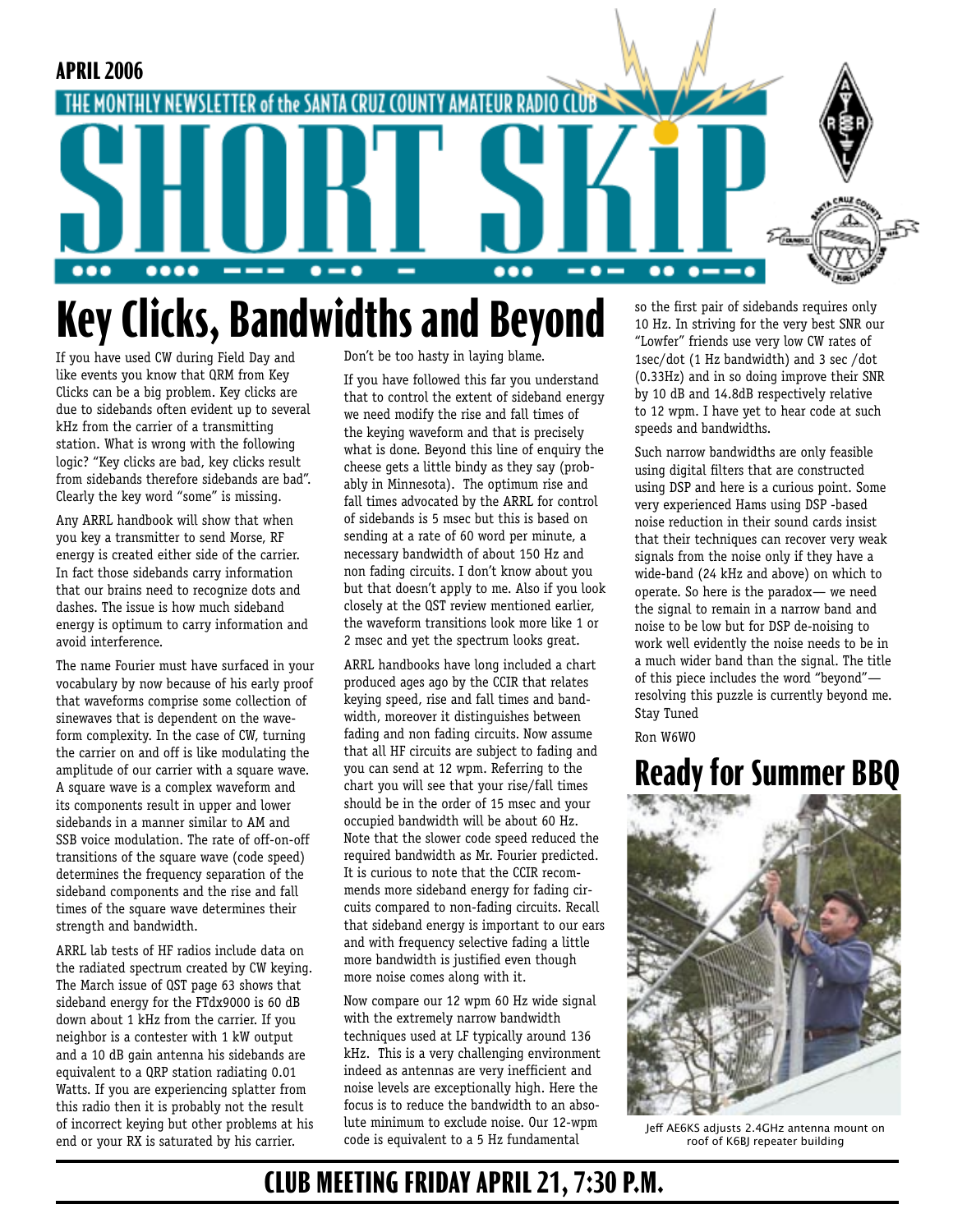

#### **3/18**

It was good to have Art WF6P and Myron K6RRU join us and the session differed from normal in two respects. Kathleen our Treasurer KI6AIE came up with the bright idea of preparing the issues of Short Skip for mailing and saving the postage for those who were present. This practice is well worth while and no doubt will be continued.

The second innovation was that VP Pat AA6EG connected from Auburn via SKYPE to Peter's AB6WM's laptop via the Wi-fi hot spot. It worked quite well at this end Pat given the local QRM.

An item of interest was W8FLL's fine microameter. Sensitive meters have many applications including a field strength indicator, use for measuring low levels of power and as an external display of Power, SWR,Modulation and signal strength available in a FT857- D. Peter recalled that he had published an article "New life for old meters" I think that he said back in the 80's. Ron W6WO supplied the mystery item and Vic AE6ID as usual came close. It was a direct conversion RX with quadrature I-Q outputs for use with sound card software such as a recent, and very welcome, program called Winrad by I2PHD. Check it out and play with the WAV files of EME CW !

Jim N1IPP always enjoyed the CAKE sessions and posed a question from his home QTH in Boston. "What are the prospects of hams adapting cell-phones for our use?" This is a tricky one. It goes against the grain to say"impossible" but given the density of consumer electronics and lack of design information the general feeling was that the effort involved wouldn't be justified, someone is sure to prove us wrong !

Hamstop.com was mentioned as an outlet for Ham gear that was new to me. A question was raised about the ability of the Club HF radio, (Icom 701) to support remote control. This needs checking out.

At a previous CAKE session the question of the conductivity of metal oxides came up. The following statement surfaced in a book on lightning protection. "Silver is the only conductive oxide and copper oxide is an insulator". This was not a surprise, silver of course is widely used to reduce skin-effect losses.

Ron mentioned that he will be absent for quite a long period and Kathleen volunteered to keep the CAKE sessions alive.

#### **3/25**

We were pleased to welcome David White WN5Y (visiting from Texas). Others present (in no particular order) were Chris KG6DOZ, Allan KC6VJL, Ron W6WO, Reed KG6RQH, Frank N6FW, Dave W8FLL, Carol KD6ZXL, Alan KM6VV, Kathleen KI6AIE, and Cap KE6AFE.

W8FLL brought his Elecraft XG1 and his 14.075 MHz W1AW receiver. KI6AIE brought her Electroluminescent Receiver (ELR) for its second appearance at CAKE, along with a frequency counter built by WN5Y for use with the ELR (which he designed and built). The combination stabilizer/LED readout is based on the PIC16C62A-10 by W7AAZ, copyright 1998; it has an 7-digit LED display and is on the Ham-Pic List web site. KI6AIE also showed off her new automatic antenna changeover relay home-built in an Archer switcher box.

An antenna for the internet access project (6dBi about 12" square panel) was inspected by W6WO (who is now off in W4 land). Before he left, though, W6WO gave W8FLL a book on lightning protection to pass along to Bob K6XX.

Other items discussed included two businesses dealing in ham equipment: Ham Guy in San Jose and Ham Stop in Los Gatos (which is also on eBay) and the availability of a 60 AH gel cell battery available from www.bgmicro.com at 555 N 5th St., Garland, TX.

Special thanks to Chris KG6DOZ for taking notes at this session!

--Kathleen KI6AIE

#### **W8FLL's CAKE Mystery Item**



Come to the next CAKE meeting to solve the mystery.

# **90th Anniversary Top**

As I was listing to the club net tonight, thought what a cool time to try out my new forum then to use it to discus the K6BJ 90 Anniversary. I have posted a topic on the forum for this discussion at

http://www.hamspace.org/forum/ index.php?showtopic=16 . Just Register as new user name and post away ! its 100% free. Have fun happy posting

—73, Joe KG6NRI

http://www.joeprager.com

# **Computer Recycling**

Computers, televisions, and other electronic devices will be accepted for recycling on April 29 from 9 AM to 3 PM at the California Grey Bears lot, 2710 Chanticleer Avenue, off Soquel Drive by Sutter Hospital. This event is open to residents and businesses countywide. For more information call Lynn or Ronnie at 479-1055 or visit the Grey Bears web site at www.greybears.org.

## **Happy Valley School Rail Fair**

We are looking for a brave soul or two to come and run a station at our Rail Fair for about 200 minutes (8:00- 2:00) this May 25, 2006. We will have ten activity stations to provide a hands on environment for 20 minute intervals - 10 times in a row. We will provide lunch.

You will need a working knowledge of telegraphs, morsecode, and any materials you think necessary. We will provide a working telegraph system complete with doorbell ringers to hear the difference between long and short code. Bob Wolbert came last year and did an excellent job.

Please call (831) 429-1456 during school hours, andask for Bebe or Dan McGuire if you are interested.Thank you!

# **WA6KUL, SK**

Chester Earl Goody, 80, of Yuba City died March 30, 2006, at his residence. Born in San Leandro, he was a Yuba-Sutter resident for seven years, previously living in Santa Cruz for 62 years. He retired as an auto mechanic after 40 years. After serving with the U.S. Army during World War II in the Pacific, he returned to high school and graduated in 1962 from Santa Cruz High School. Many years a member of the SCCARC.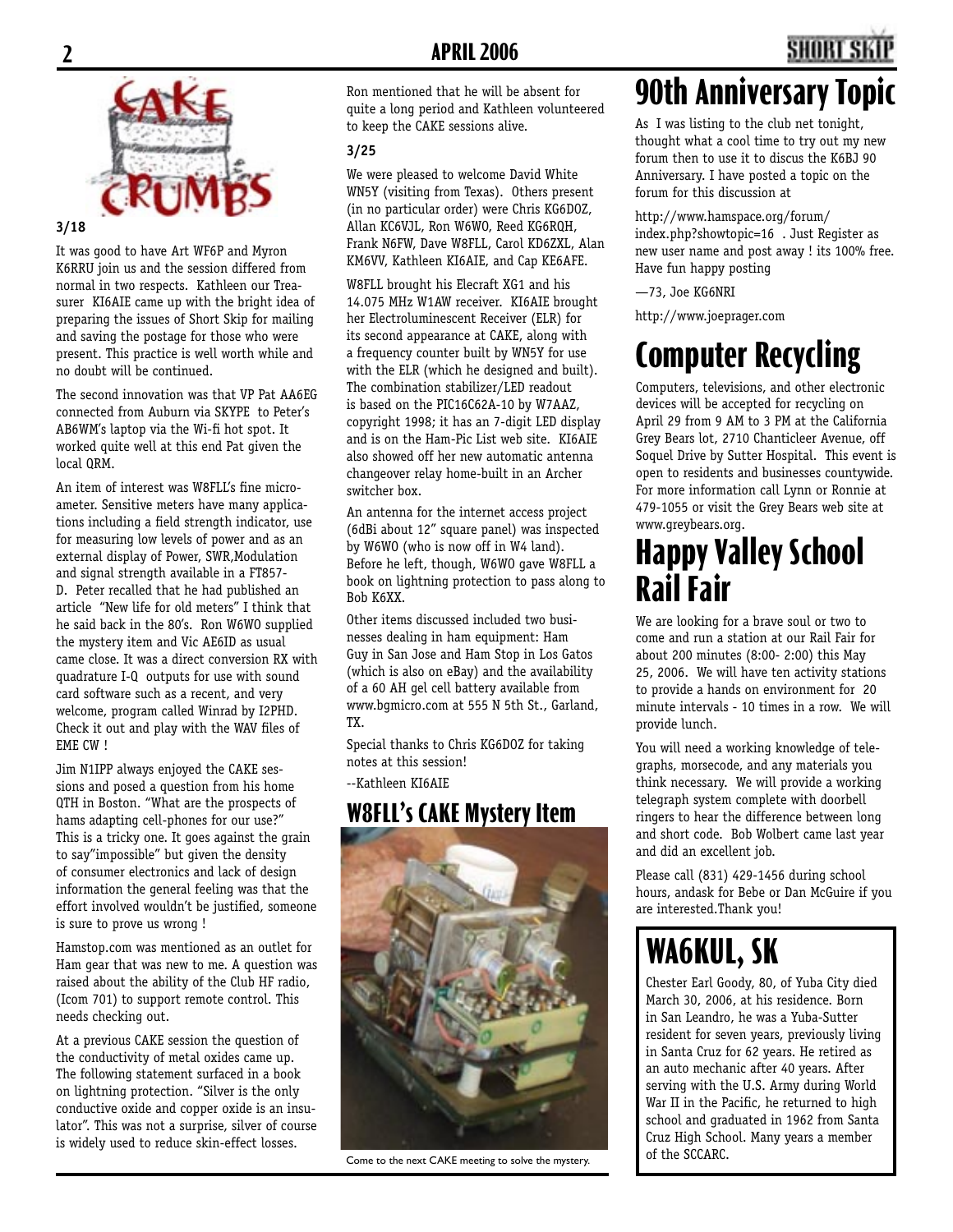# **2 APRIL 2006 3**



Was tuning around the 40 mtr band this morning and heard some really nice, crisp, clear CW. He was sending CQ so I gave him a call, asking him to QRS. He cut his speed to something comfortable for me. Turns out that the Op was using a computer coupled remote to his HF rig. He was seated in an easy chair in his living room. He also had control of a remote auto tuner which switched antennas for him. Nice. I told him that my "remote" when changing antennas was to go out, barefoot in the snow, onto my deck. I pick up the loose end of my coax to my 80 mtr ant and drag the cold, wet, length through my patio door. I wipe off the connector with a towel and screw it into my ant selector switch. Seems like his way is better.

I was surprised one Monday net night when I tried to reach Del Smith, KD6KXD or Ralph, W6ENE. I wanted to borrow Del's sextant. I missed Ralph when he signed off, but Jeff Liebermann, AE6KS, responded, offering me the use of his beautiful Tamaya Model MS-833. (How many people have a sextant in their inventory?) Jeff brought it down to his shop for me and I picked it up, plus the Sight Reduction Tables for Marine Navigation and Birney's Noon Sight Navigation. My reason for needing this was a possible trip over the briny deep to Hawaii. Not feeling totally safe with only GPS (lightning strikes, etc.), I wanted to refresh myself on my celestial navigation skills. Here follows a cute story: my son Randal, N6UZI, is a skilled aircraft navigator, retired from the US Navy. I would have him bring me back up to speed. We broke out the various charts and tables and started the step-by-step procedures needed for plotting. He admitted that he was a bit rusty on celestial as modern navigation is strictly via satellite and computers. We made it through the exercise with me recalling all the info I needed to find our position at sea. When I mentioned local apparent noon, he said, "Dad, at 350 knots, we don't wait around for the sun to be directly overhead!" OK, at 5 knots on a sailboat, we could go below for a nap to await the arrival of that important noon shot.

As it turns out, I won't be going on the trip. Although the boat I would be crewing on is a top-of-the-line, brand-new Hunter 46 sloop

## **Ham Radio in Post Katrina Reports**

Ham radio received positive mentions in post-Katrina reports from the US House of Representatives and the White House. References to the Amateur Radio Emergency Service (ARES), the Military Affiliate Radio System (MARS) and the HF digital e-mail system Winlink 2000 appear in "A Failure of Initiative"--the final report of the Select Bipartisan Committee to investigate the preparation for and response to Hurricane Katrina (see <http://www.arrl.org/news/stories/ 2006/02/17/2/>).

"Like all levels of government," noted the 364 page report released February 15, "the National Communication System (NCS) "was not able to address all aspects of the damage to the communications infrastructure of the Gulf States."

MARS was cited for its role as part of the Shared Resources High Frequency Radio Program (SHARES), a federal emergency communication system. The report says that "within days" of Katrina's landfall, NCS called upon more than 430 SHARES stations across the US to, among other things, assist first responders conducting search-and-rescue missions by relaying information to government agencies, by relaying logistical and operational information among FEMA EOCs in Georgia, Mississippi and Louisiana, and by handling health-and-welfare messages between volunteer agencies in Georgia and the American Red Cross national headquarters.

"Additionally, the NCS coordinated the frequencies used by the nearly 1000 Amateur Radio Emergency Service (ARES) volunteers across the nation who served in the Katrina stricken area providing communications for government agencies, the Red Cross and The Salvation Army," the report continued. "Emergency communications were conducted not only by voice, but also by high-speed data transmissions using state-of-the art digital communications software known as Winlink."

The report further noted, "In Mississippi, FEMA dispatched Amateur Radio operators to hospitals, evacuation centers, and county EOCs to send emergency messaging 24 hours per day. According to the report, radio amateurs at airports in Texas and Louisiana "tracked evacuees

with a stateroom for each crewmember, it would still be a long trip. Probably 22 days out, and another 22 days back. Maybe it would be just a little too much fun for too long a period. The boat is fully equipped with all the latest electronics and good stuff: EPIRBS, radar, GPS, autopilot, water maker, solar, wind-driven and diesel generators, life rafts,etc. I did help bring the boat down from Alameda to Moss Landing and it handled beautifully. We never got the HF set up where I could keep skeds with Donna, AB6XJ. The Marine SSB was programmed for Sail Mail and computer email hookup, plus vital Marine weather frequencies. With plenty of other sailing tasks at hand, we didn't have time to delve into the 1" thick operator's manual for reprogramming procedures.

and notified families of their whereabouts," while the Red Cross "deployed Amateur Radio volunteers at its 250 shelters and feeding stations, principally in Mississippi, Alabama and Florida."

The Salvation Army, the report pointed out, operates its own system of Amateur Radio volunteers known as SATERN (Salvation Army Team Emergency Radio Network). "During the Hurricane Katrina response and recovery effort, SATERN joined forces with the SHARES program and received over 48,000 requests for emergency communications assistance utilizing federal frequencies made available via the SHARES program," the report noted.

"A Failure of Initiative" asserted that the loss of power and the failure at various levels of government "to adequately prepare for the ensuing and inevitable loss of communications" hindered the hurricane response "by compromising situational awareness and command and control operations."

The White House report, "The Federal Response to Hurricane Katrina: Lessons Learned" <http://www.whitehouse.gov/reports/ katrina-lessons-learned.pdf> released February 22 also cast Amateur Radio in a favorable light- in its Appendix B, "What Went Right."

"Amateur Radio Operators from both the Amateur Radio Emergency Service and the American Radio Relay League monitored distress calls and rerouted emergency requests for assistance throughout the US until messages were received by emergency response personnel," the report said. "A distress call made from a cell phone on a rooftop in New Orleans to Baton Rouge was relayed, via ham radio, from Louisiana to Oregon, then Utah, and finally back to emergency personnel in Louisiana, who rescued the 15 stranded victims."

The report also points out that Amateur Radio volunteers were on duty at the National Hurricane Center, the Hurricane Watch Net, Waterway Net, SKYWARN and the Salvation Army Team Emergency Radio Network (SATERN). —From ARRL Newsletter on ARRL Web site at http://www.arrl.org

I enjoy the monthly CAKE meetings at GiGi's Bakery. It is well attended by club members, both new and old, interested in the technical side of ham radio. There are always a couple of show-and-tell objects for us to play with and discuss. We can depend upon Dave, W8FLL, to entertain us with a few jokes and to bring something from his vast collection of toys. (Don't however, admire it too much or he will present it to you as a gift!) We will all miss Ron, W6WO, as our self-appointed leader, mentor or guy-in-charge, but his place is being filled by the very capable Kathleen, KI6AIE, our club Treasurer. Hope to see you there on Saturday, April 8th. Come on down and enjoy the coffee. The food is good too. They serve breakfast and lunch.